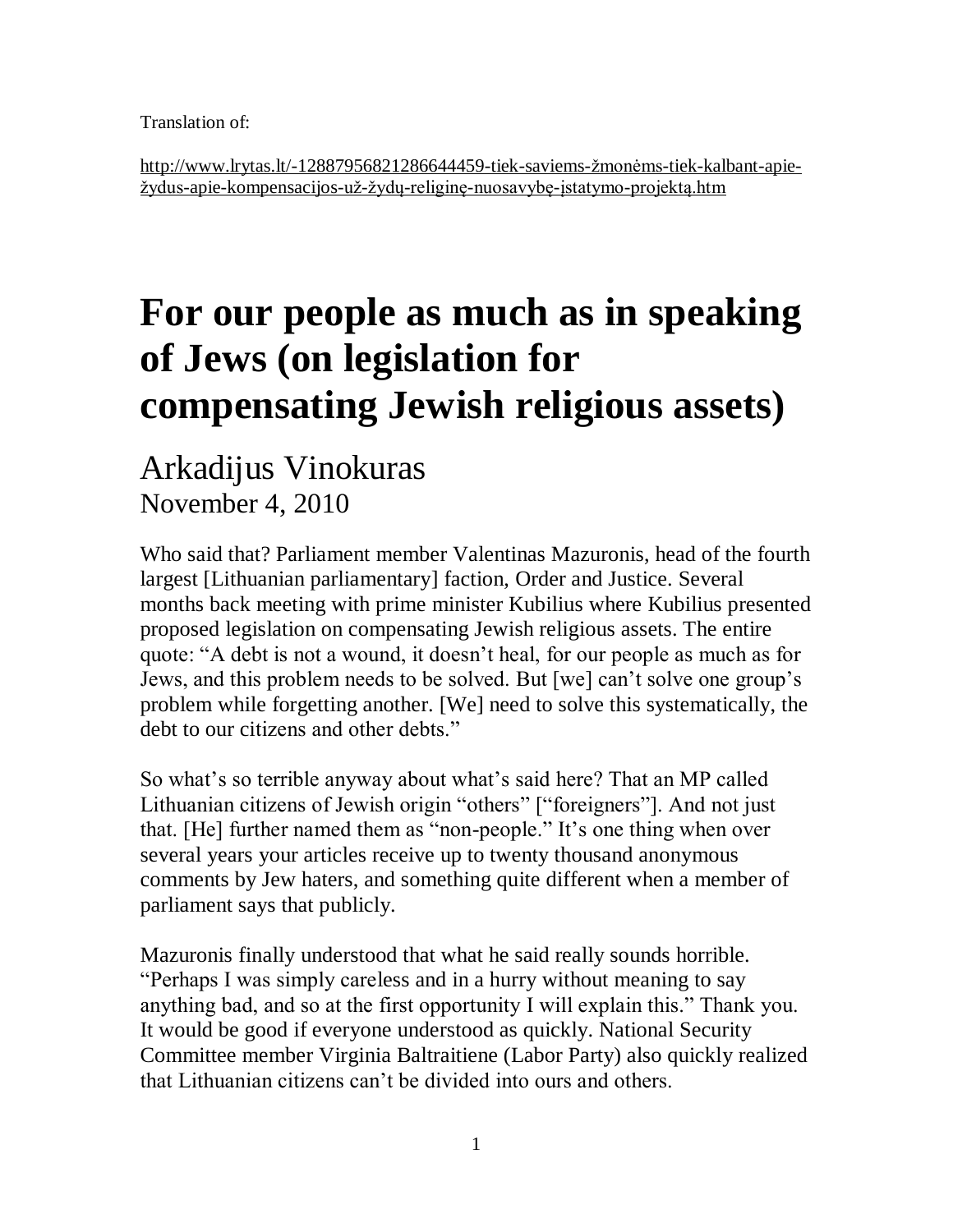Liberal Center member A. Caplikas, however, indirectly seconded Mazuronis: "I very seriously doubt that the parliament this fall during cuts and voting on the budget will need to review as well the most sensitive questions of taxation policy, and [I doubt] there will be enough political will and power to adopt the aforementioned law without dividing society."

Why should compensation for Jewish religious property, paying just 10 million for it over ten or twelve years, divide society? After all, did the buildings returned to the Catholic Church or compensation [for buildings] divide society then?

It needs to be emphasized here that we are speaking about compensation for religious property rather than the entire assets of all murdered Lithuanians of Jewish descent. Fellow journalists, politicians need to point this out and not divide society.

Thus through haste neither Lithuanians of Jewish descent nor ethnic Lithuanians so completely didn't realize that they had long ago become a marginalized group of people in the eyes of the others. Not even people, but, as it's fashionable to say now, "social group."

One "social group," it seems, is worth less than another "social group"... in other words, not people, in this case: Jews. Later they are Roma, Poles and Russians, and later still, liberal Lithuanians. Oh yeah, and gays, and, as writer Jonas Mikelinskas says, "English beasts," urinating on the presidential building. Apropos, from Mikelinsko, sincerely seeking to defend the dignity of Lithuania. Reading through his "Right to Remain Misunderstood, or, We and They, They and We," one so wants to tip one's hat before his "academic work." Especially in those places where the honorable writer goes beyond merely citing the "Protocols of the Elders of Zion" and quotes Russian writer G. Klimov as an authoritative "expert on Jewish matters."

I am convinced that Mikelinskas sincerely is concerned with Lithuania's dignity. So is an anonymous internet commentator: "I suggest [you] read G. Klimov's book The Red Cabala which describes wonderfully homosexuals and other degenerates" (comment unredacted).

Is there no one to be concerned with our dignity, with the dignity of Lithuanians of Lithuanian Jewish origin? Our grandparents, at the very least several hundreds of them, volunteers, served in the battles for Lithuanian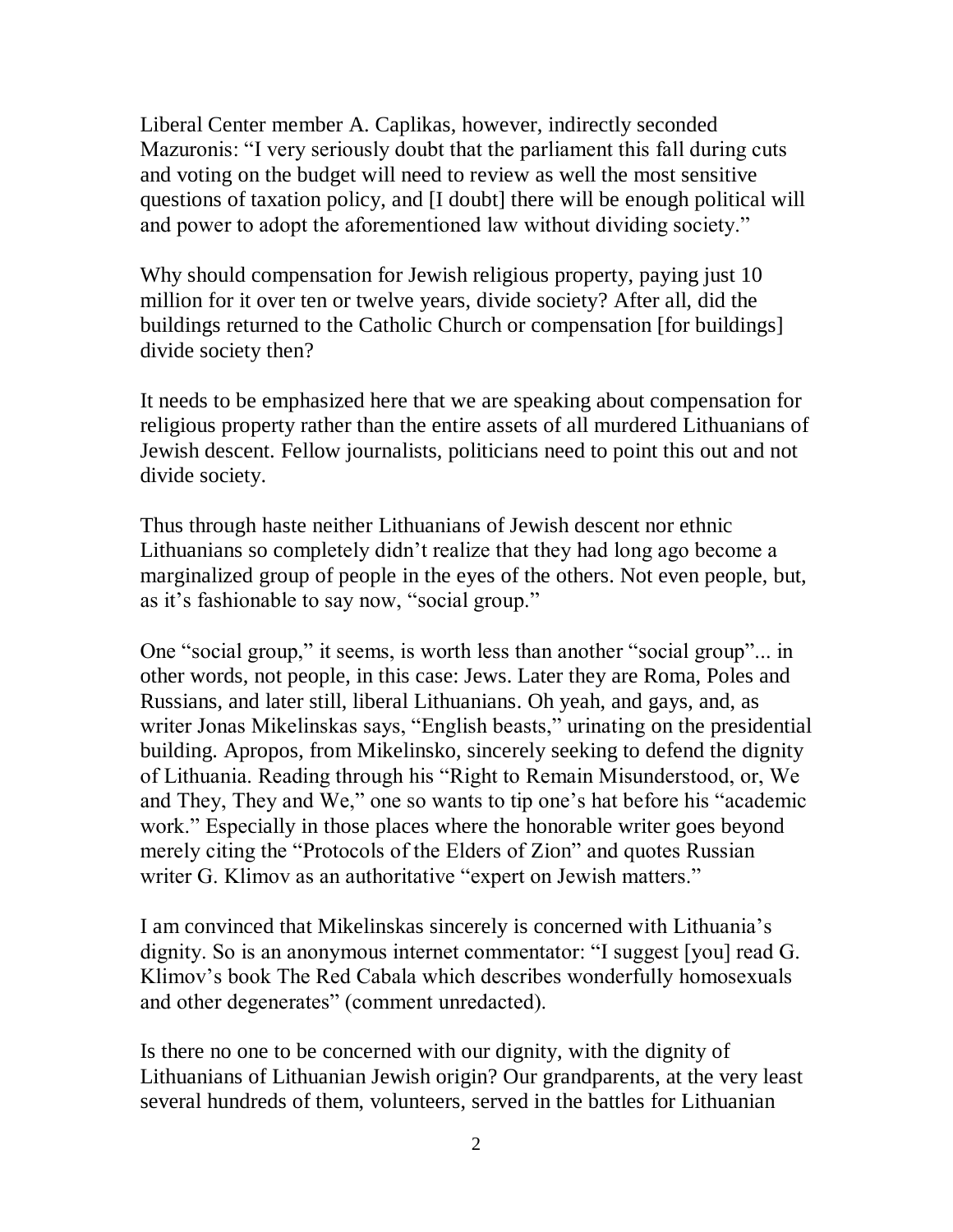independence, and were decorated with the Order of the Cross of Vytis. They also died for Lithuania's freedom. What more can be said here?

This We and They attitude has endured. That's why, since the very beginning of the draft legislation on compensation for Jewish religious property, all those ten years sticks have been placed in the spokes of the wheels of restitution. Although "they," Lithuanians, were allowed to pour almost 240 million litas into a hole, pardon, I mean the concrete kitsch called the Royal Castle (another 250 million is still needed), and this was as nothing. Billions for LEO LT [failed nuclear power plant project]? Not a big deal. Throw around 50 million at the veksas or whatever that enterprise is called [some commission for organizing events and publicity for Vilnius as EU capital in 2009]. Also over 150 million allocated in the budget for "home loan insurance," not for debtors, but for the banks. How many more hundreds of millions were thrown to the winds in the "construction" of the Vilnius stadium?

So what, madam and gentlemen members of parliament, is 128 million for "them," for "non-people," for that "social group," too little, or too much? They were to have paid 374 million, but that has shrunk to only 128 million. Compare the 128 million to be paid over a decade with the 700 million of taxpayers' litas that went no one knows where and not to their benefit spent over two years. And in the case of compensation to Jewish religious communities, the Lithuanian state will retain all 1,600 buildings that have not title documents.

But that these buildings belonged to Lithuanians of Jewish descent is a fact. Also including private [owners], but [nonetheless] the real estate of murdered people. The estimated total sum is about a billion litas. Those retaining the rights [to the properties] will not have them returned and will not be compensated because many of them are no longer citizens of Lithuania.

In other words, originally the Soviets robbed the Jews of Lithuania, later the Nazis did this, and now further the independent Lithuania state [is robbing the Jews]. A state under the rule of law. Only compensation for 104 buildings will be made, whose total value... Do the math yourselves. Jewish citizens of Lithuania, however, will be offered just 30 percent of the value of buildings.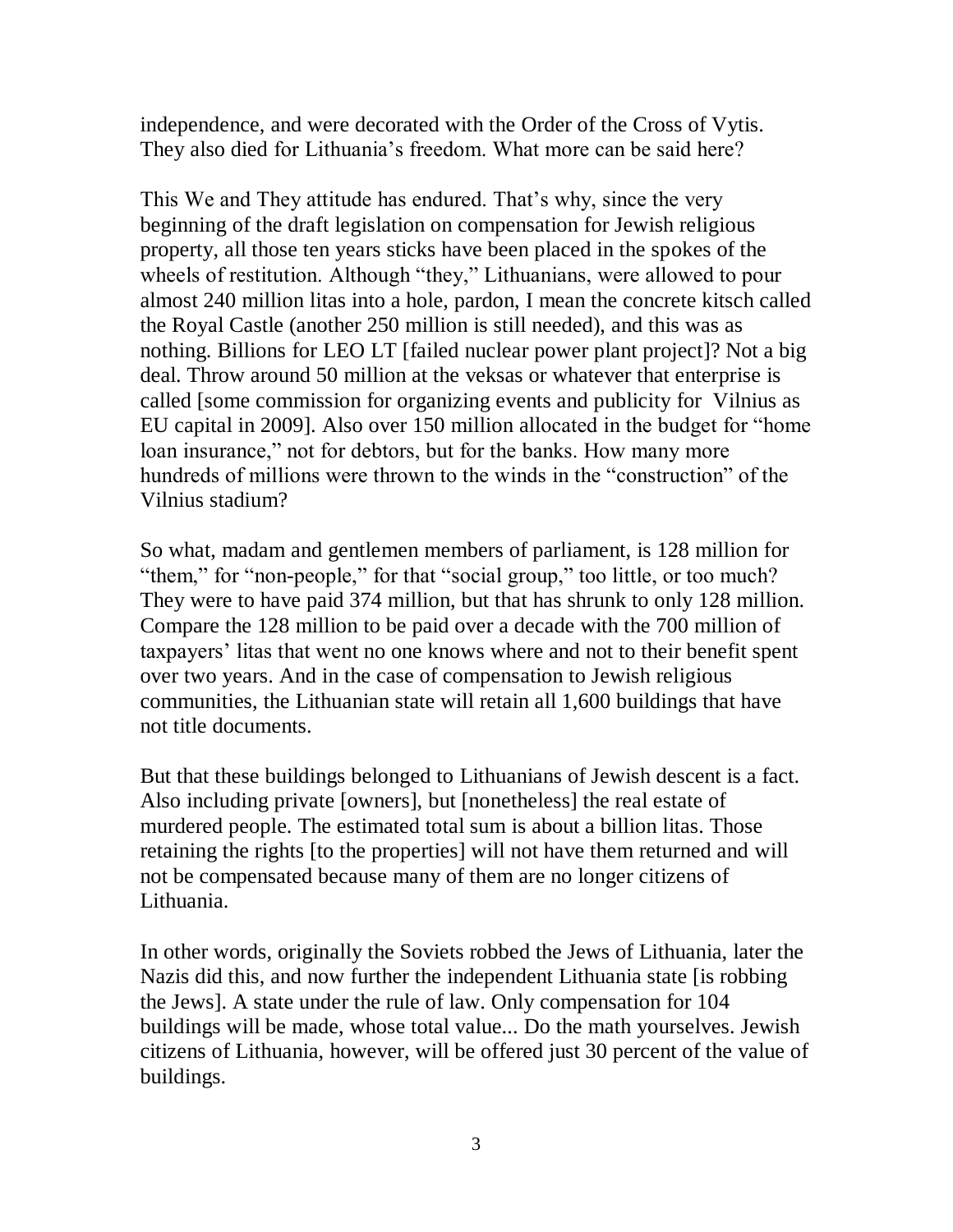So, honorable members of parliament, you have discovered a wonderful opportunity for cheaply solving a problem that has become lodged in the bone. This is at least a real business to the benefit of taxpayers. You sell some buildings, and the 128 million that will be paid out as 10 million per year over 12 years will be returned to the state treasury. And where do you think these "Jewish millions" received will end up? In the Lithuanian market. Through religious, educational and cultural projects. If, of course, the recipient is as transparent and controllable [subject to supervision] as possible. Otherwise the money will disappear in the vastnesses of America.

But just between us, Lithuanian citizens of Jewish origin are piles of shit.

## **[This is a totally incorrect translation!**

**My text in Lithuanian: bet ir tarp mūsų, žydų kilmės lietuvių yra krūvos mėšlo.** 

**The text reads: "But even among as, Jews of Lithuanian origin we have piles of crap". Not in my worst dreams did I mean people or persons. I was talking about slanders, ugly talk behind one's back, greediness… See explanation of that statement below:]**

One group thinks they're better than all others, although the bones of the murdered relatives of all are scattered across all of Lithuania. Amorality [sic, author means immorality] knows no bounds. It's not just Lithuanians who lose their minds over money. We can't agree, although Judaism teaches [us] to solve conflicts through common agreement, based on justice, rather than through the power of the majority. But there's no trace of that power either. That's why assent was made for 128 million.

And, if we somehow fail to agree, we don't make use of the good will of the this ruling coalition, otherwise known as political will, then, after this Government has fallen, we will remain with shards of glass. The parliament is already preparing the shards. If parliament members continue to find support in Hitler's "Mein Kampf," in "concepts of racial purity," in the demagoguery of "we" and "they," that is, while they themselves fail to "realize" it, they will divide their citizens into "ours" and "others," then that [Jews remaining with shards of glass] is what will happen.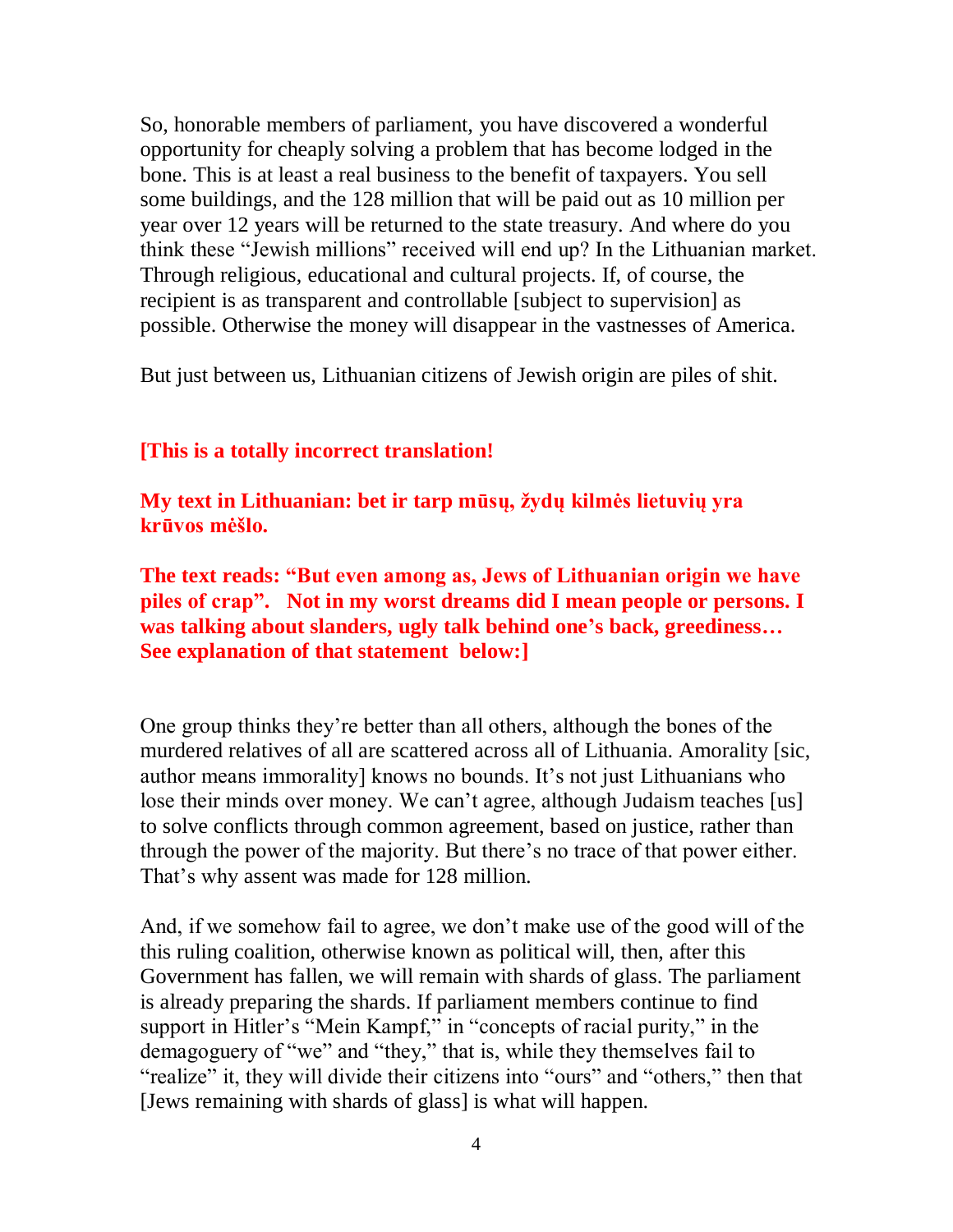## **Information on the draft legislation for compensation for Jewish religious property**

As you can see from the title, this is only about compensation for religious property. All other Christian confessions have had almost everything returned. Jewish religious communities [have received] almost nothing. This draft law in principle does not contradict the application of articles of the currently operating Law on Rules for the Rights of Religious Communities for Regaining Remaining Real Estate. So we are not talking about any special law for just one group.

This law is nothing other than an exception, because applications were not submitted on time in 1995 for returning or compensating religious property to religious communities under the existing law. So the argument "[let's] return or compensate so and so first" is void.

The draft law talks about how payment will be made for 10 years starting in 2012 or, if the economic situation improves [?]. What does 10 million litas per year mean to the state? When the Church received billions? Renting buildings right and left. Otherwise it wouldn't survive. How are Jewish religious communities to survive?

The weak point in the compensation legislation is that the recipient isn't indicated. If the law is adopted without indicating a clear recipient, who knows to whom the money will be paid? An animal rescue operation? The explanatory note appended to the legislation does lay out certain criteria for the recipient, but that's not sufficient. Clarity is needed, including legal [clarity] and [legal clarity that is] publicly published for public discussion. This is what the parliament's demand should be to the government which will name the recipient.

Apparently the Lithuanian Jewish Community together with American Jews have created a Lithuanian Jewish Heritage Fund, and just glancing over the fund's articles of incorporation and reading the negative conclusion by the experts of the corporate section of the Government's Legal Department, you will understand immediately that not one single litas may be paid out to this "fund." MPs must acquaint themselves with this finding before adopting the

\*\*\*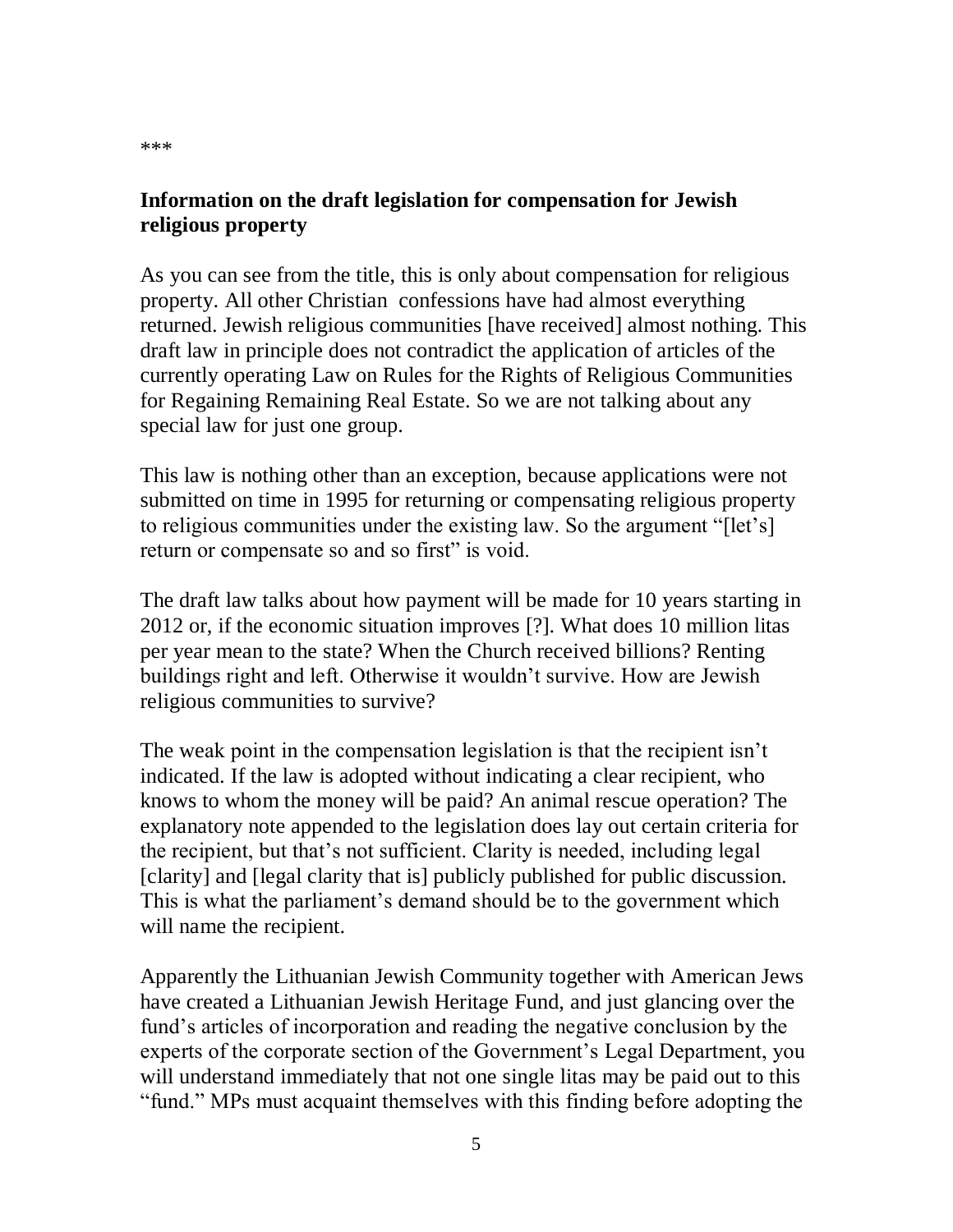law. (It's presented below). And also demand the government provide serious criteria of total transparency and control for selecting a recipient. It's not just Lithuanian citizens who are Litvaks, who themselves or whose parents were born in pre-war Lithuania, who must participate in the new fund. And not Jews who have never lived in Lithuania. The association Lithuanian Jewish Community is not the only organization in Lithuania. There are serious organizations and religious communities who do not belong to [this] association.

The draft law names goals for spending the money and possible control mechanisms. But they aren't enough because not a word is said about the recipient.

But I will never agree that, as is said in the draft law, three million litas of compensation money in 2011 will be allocated for victims of the Holocaust. (Who will be the recipient and how will the money be divided?). How does this work? They were murdered and robbed and now we will compensate the suffering they experienced with our own money? In a referendum Lithuania decided to demand from Russia compensation for suffering experienced. But at least so far those who were deported to Siberia and those who returned are being paid benefits. Are Jews not fellow citizens? Not people? A naïve question.

And this is what I've dedicated this entire article to: "For our people, just as much in speaking of Jews."

\*\*\*

Appendix: Negative finding by the Government's legal department and corporations division on the Lithuanian Jewish Heritage Fund, established by the association Lithuanian Jewish Community and American Jewish organizations. This fund is vying to be the sole recipient.

There is also an alternative fund project composed of independent Litvaks who have done much of merit for Lithuania, independent Lithuanian Jewish organizations and Lithuanian Jewish Community and religious communities. In any event, the law needs to specify guarantees to Jewish religious communities which do not belong to the association Lithuanian Jewish Community and the Lithuanian religious community they have established.